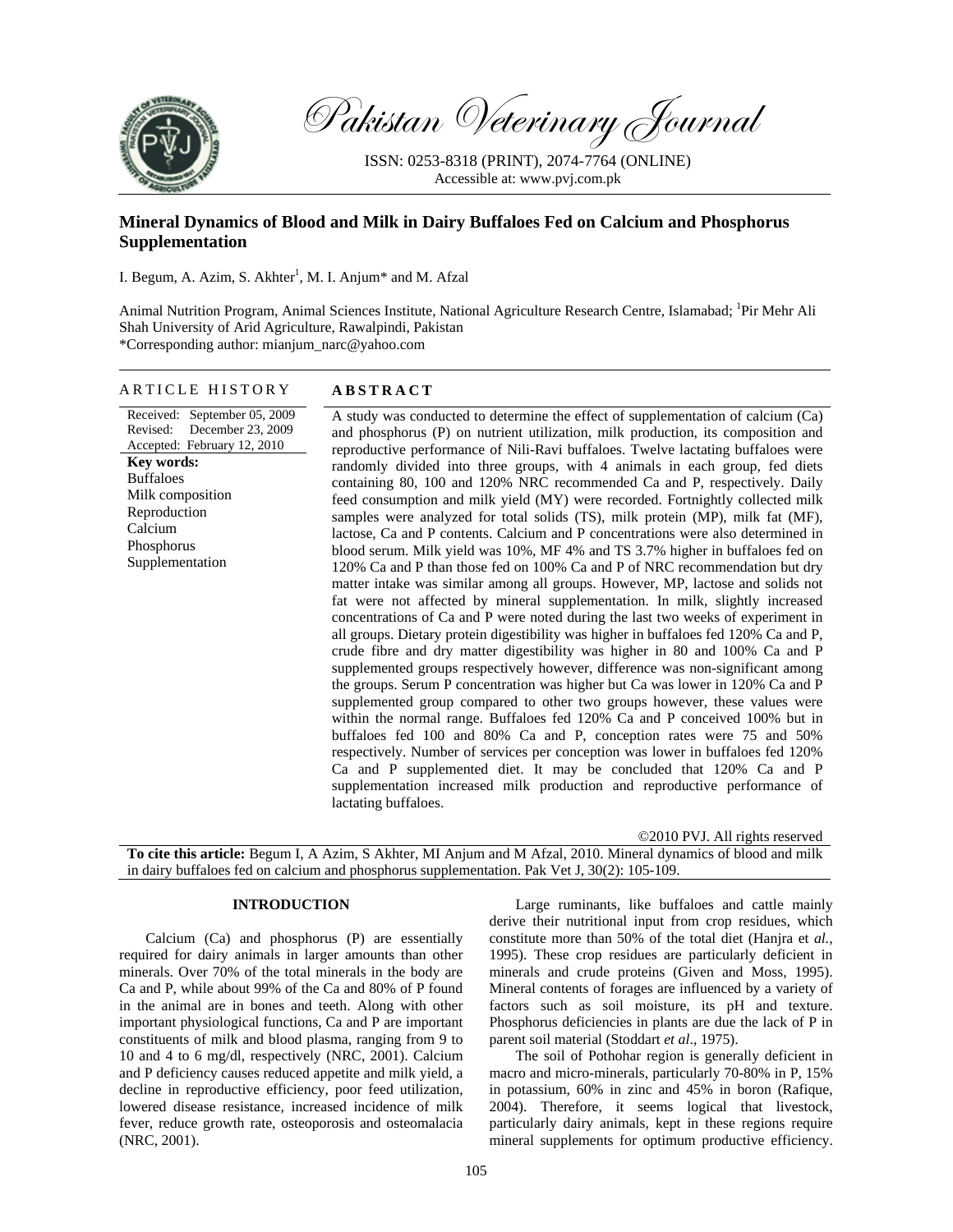Generally, mineral sources include natural feeds (forages, grains and by-products) and mineral supplements to balance the minerals contents in the feed.

It has been observed that dietary minerals supplementation enhanced milk production, milk composition (Al-Nor *et al*., 2004) and fertility (Saghar, 2003) in Nili-Ravi buffaloes. Supplementation of crop residues with concentrates, good quality fresh legumes and minerals can significantly improve feed intake and digestibility, resulting in improved production (Ibrahim, 1983; Manidol, 1985; Saadullah, 1985). Kincaid *et al. (*1981) observed lowered milk production from cows fed rations containing 0.3% phosphorus than from cows fed rations with 0.55% phosphorus. According to Rekhis *et al.*  (2001), supplementation of di-calcium phosphate to dairy cattle had a significant effect on milk fat content and milk quantity and quality (protein and density) were higher in the supplemented group compared to the control group. Wu *et al.* (2000) studied milk production by dairy cows fed three levels of phosphorus (0.31, 0.40 and 0.49%) and found lowest milk yield in 0.31% P group**.** Parsaad *et al*. (1984) studied mineral supplementation and their influence on nutrients digestibility in buffalo calves and observed that digestibility of dry matter, crude protein and crude fiber were 67.84, 59.34 and 50.35%, respectively. Qureshi *et al.* (2000) reported that increasing Ca and P contents in rations for dairy buffaloes had favorable effects on reproductive performance. Although information regarding mineral supplementation in cattle diets is available (Kincaid *et al.,* 1981; Rekhis *et al*., 2001; Wu *et al.,* 2000), such information on Ca and P supplementation in lactating buffaloes is limited. Hence, this study was planned to determine the effect of Ca and P supplementation on nutrient utilization, milk production, composition, and reproductive performance of Nili-Ravi buffaloes.

## **MATERIALS AND METHODS**

#### **Animals and experimental design**

The present study was conducted at the Livestock Research Station, Animal Sciences Institute, National Agricultural Research Centre (NARC), Islamabad, Pakistan. Twelve buffaloes of Nili-Ravi breed (4 to 5 years old, average body weight of  $550 \pm 50$  Kg) at first and second lactation and producing 7-8 liters/day were randomly divided into three equal groups, following completely randomized design. Animals of three groups were fed mixed rations containing Ca and P at 80, 100 and 120% of NRC recommendations, respectively. Experiment lasted from  $2<sup>nd</sup>$  month of calving up-to the next conception.

# **Feeds and feeding**

Nutritional requirements of experimental buffaloes for maintenance were fulfilled by offering 20-25 Kg green fodder (Mott grass, oats and Rye grass), while production requirements were met by providing 12 Kg/animal mixed ration (25% wheat straw + 75% concentrate). The concentrate consisted of cottonseed cake (20%), maize oil cake (10%), rapeseed cake (12%), rice polishing (10%), corn gluten feed (9%), maize grains (10.5%), wheat bran  $(20\%)$ , molasses  $(8\%)$ , and common salt  $(0.5\%)$ . This

mixed ration contained 14.15% CP, 16-17% CF, 4.11% EE, 7.20% total ash, 0.18% Ca and 0.35% P, while NFE was 58.24% and TDN was 66.00%. Di-calcium phosphate and calcium oxide were used as Ca and P sources, respectively. Animals were placed in individual pens equipped with cemented manger and fed ration twice daily. Before morning feeding, weighed amount of Ca and P were mixed in ration and then fed to the animals. Feed and green fodder samples were analyzed for proximate analysis (AOAC, 1990**)** at Animal Nutrition Laboratories, NARC, Islamabad, Pakistan.

#### **Milk analysis**

Buffaloes were milked twice daily at 0500 and 1800 hrs and milk production was recorded daily. Milk samples (200 ml) collected from morning and afternoon milkings were pooled and frozen for subsequent analysis at fortnightly intervals. Samples were thawed immediately before analysis, mixed thoroughly using vortex mixer and analyzed for total solids, protein and total ash (AOAC, 1990). Fat contents of milk were determined by Gerber method. Briefly, 10 ml  $H<sub>2</sub>SO<sub>4</sub>$  (85%), 11 ml milk and 1 ml isoamyle alcohol were taken in Gerber tube, mixed well and centrifuged at 1000 rpm for 10 minutes. Fat corrected milk (FCM) was measured as: 4% FCM =  $0.4 \times$  Kg milk + 15 × Kg fat (Mandal *et al*., 2003). Solids not fat (SNF) was calculated as total solids minus fat, while lactose was calculated by the following equation:

Lactose (%) = 100- (% moisture + % fat + % crude protein  $+$  % ash).

Atomic Absorption Spectrophotometer (M-Series Atomic Absorption Spectrophotometer, 150204) and Spectrophotometer (Spectronic-21UVD) were used to determine Ca and P contents in milk, respectively as per Gaines *et al.* (1989).

#### **Blood analysis**

Blood samples were collected after 3-4 hours post feeding at fortnightly basis from jugular vein into 10 ml tube, allowed to clot at room temperature for one hour and serum was separated by centrifugation at 3000 rpm for 15 minutes. Serum samples were frozen at  $-20^{\circ}$ C for subsequent Ca and P analysis by using Ca and P commercial kits (AMP Medizintechnik GmbH, BR7202, and BR3702, 650 nm and 340 nm, respectively).

#### **Nutrient digestibility**

During the last 15 days of the experiment, nutrients digestibility trial was conducted. During digestibility trial, 10% less feed was offered to minimize the refusal. Feed and orts samples were collected daily, composited by animal and were stored for chemical analysis. Faeces were weighed daily and aliquots (10% of total faeces) were composited by animal, dried first at  $60^{\circ}$ C and then at 100°C in air forced oven, grinded and analyzed for DM, CP, CF, ash, Ca and P according to AOAC (1990).

#### **Reproductive performance**

Experimental animals were closely monitored for onset of estrous by exposure to a teaser bull round the clock. Number of services per conception was recorded. Conception and pregnancy were confirmed by ultrasonography, using a real time B-mode ultrasound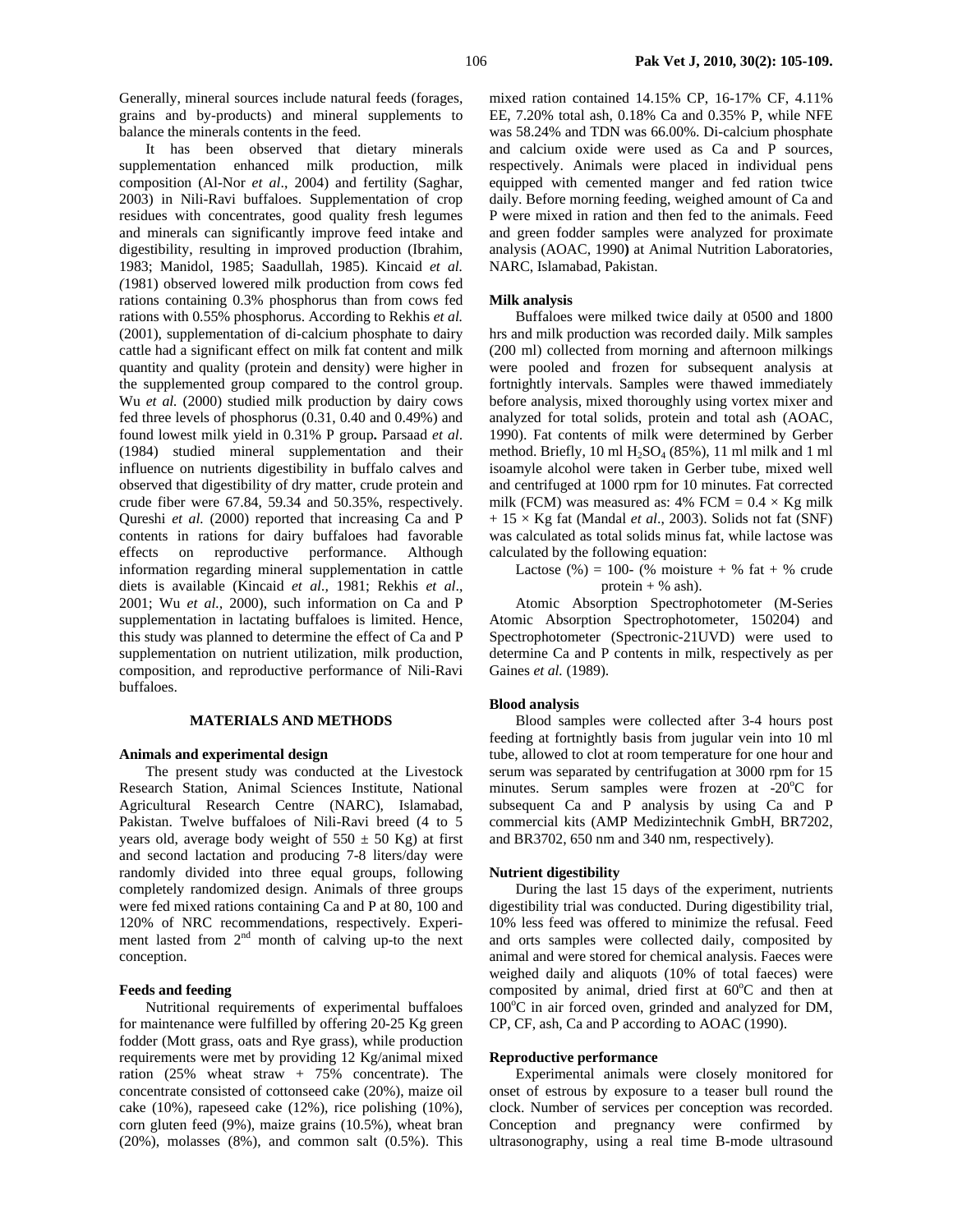scanner equipped with a 7.0 MHz rectal probe (Aloka SSD-500, Aloka Co., Ltd., Japan).

## **Statistical analysis**

Data collected on different parameters were subjected to statistical analysis by using analysis of variance technique under completely randomized design. Means of different parameters were tested by using least significant difference (Steel and Torrie, 1984).

## **RESULTS AND DISCUSSION**

## **Dry matter intake, milk yield and composition**

The results of dry matter intake (DMI), milk yield, 4% FCM and milk composition of experimental buffaloes are given in Table 1. Buffaloes fed on 120, 100 and 80% of Ca and P consumed  $18.59 \pm 0.29$ ,  $18.12 \pm 0.22$  and  $18.17 \pm 0.31$  Kg DM, respectively, the difference among the groups was non-significant (P>0.10). Highest average milk yield and 4% FCM were observed in buffaloes fed on 120% Ca and P, followed by buffaloes fed on 100 and 80% Ca and P groups. There was non-significant difference (P>0.10) between 80 and 100% Ca and P supplemented groups but both of these groups significantly differed from 120% Ca and P supplemented group. Higher milk protein was observed in 120%, followed by 100 and 80% Ca and P supplemented groups but the difference was non-significant (P>0.10) among the groups. Higher milk fat was observed in buffaloes fed on 120% Ca and P, followed by buffaloes fed on 100% and 80% Ca and P, the difference was significant  $(P<0.01)$ between 120 and 80% Ca and P supplemented groups. An increase in milk total solids and total ash was observed with increasing level of Ca and P supplementation. Buffaloes fed 120% Ca and P level produced milk with maximum total solids and 80% fed group had minimum total solids and the difference was significant, but these values did not differ from 100% Ca and P fed group. Buffaloes fed on 100% Ca and P had highest milk lactose content, followed by those fed on 80 and 120% Ca and P supplementation but the difference was statistically nonsignificant (P>0.10) among the groups.

Kincaid *et al*. (1981) also observed higher milk production in cows fed ration containing 0.55% P than cows fed 0.30% P. Rekhis *et al.* (2001) observed higher milk yield and fat content in di-calcium phosphate supplemented group compared to non-supplemented group. Wu *et al.* (2000) fed three levels of P (0.31, 0.40 and 0.49%) and noted lowest milk yield at 0.31% P and there was no effect on reproductive performance with different P levels. Valk and Sebek (1999) reported lower milk yield and reduced DMI when supplemented P at the rate of 0.24% in dairy cattle diet. Diets containing 0.37 or 0.57% P fed to lactating cows increased milk production and composition. Average milk production was 35.1 and 34.9 Kg/day and milk fat was 3.92 and 3.98% in dairy cows fed diets supplemented with 0.37 or 0.57% P (Lopez *et al.,* 2004). In the present study, lactose content did not vary significantly throughout the lactation because the close relationship between lactose synthesis and the amount of water drawn into milk makes lactose a stable milk component (Pollot, 2004). Al-Nor *et al*. (2004) reported that by minerals supplementation, milk

composition was enhanced in lactating Nili-Ravi buffaloes. Calcium and P concentrations in milk after mineral supplementation were slight higher than before mineral supplementation but the differences were nonsignificant  $(P>0.10)$  among the groups (Table 1). There was minor increase in Ca and P concentrations in milk during last days of experiment.

#### **Ca and P concentrations in serum**

Results of blood serum Ca and P concentrations are given in Table 2. There was significant  $(P<0.10)$ difference between 80 and 120% groups for both Ca and P levels in blood serum. Serum Ca was higher in 80% Ca + P supplemented group, while serum P was higher in 120%  $Ca + P$  supplemented group. These results are in line with the findings of Wu *et al*. (2000). Previous workers reported that feeding higher level of P increased blood serum P (Brodison *et al.,* 1989; Call *et a*l., 1987; Forar *et al*., 1982). The lower blood serum Ca concentration was observed in 120% group in our study which might be due to higher utilization of Ca in milk. Lactation tends to lower the level of blood Ca as a result of the transfer of blood Ca to the milk. Moreover, the dietary Ca may reduce the Ca mobilization from bones for metabolism, resulting in lower Ca level in blood serum (Boda and Cole, 1980).

#### **Nutrients digestibility**

Average values of daily dry matter intake (DMI), crude protein (CP), crude fiber (CF) and their digestibility are shown in Table 3. Buffaloes fed 80, 100 and 120% Ca and P supplemented feeds had similar DM, CP and CF consumption among all groups. Digestibility of DM was highest in animals fed on 100% Ca and P, followed by 120% and 80% Ca and P but the differences were nonsignificant among the groups. A similar trend was noted for CF digestibility. Similarly, differences in the digestibility of CP among all groups were non-significant. Buffaloes fed on 120% Ca and P supplementation had highest CP digestibility, followed by 100% and 80% groups.

## **Reproductive performance**

Estrous cycle commenced early and number of services per conception were less in buffaloes supplemented with  $120\%$  Ca + P as compared to animals fed 80% and 100% Ca and P (Table 2). Conception rates were 100, 75 and 50% in buffaloes fed 120, 100 and 80% Ca and P supplemented diets, respectively. Parsaad *et al.* (1984**)** noted that low level of Ca could affect fertility and ovarian-pituitary axis. Pugh *et al*. (1985) observed that the altered Ca:P ratio affected the reproductive performance of animals. Kumar *et al*. (1992) concluded that optimum level of Ca is required for maintenance of normal reproductive cycle and it has sensitizing action on reproductive organs through various hormones which further substantiate the findings of deficient Ca level in anestrous buffaloes**.** Saghar (2003) also observed that dietary minerals supplementation enhanced fertility rate.

#### **Economics of milk production**

Table 4 shows the economics of milk production in lactating buffaloes fed diets with different levels of Ca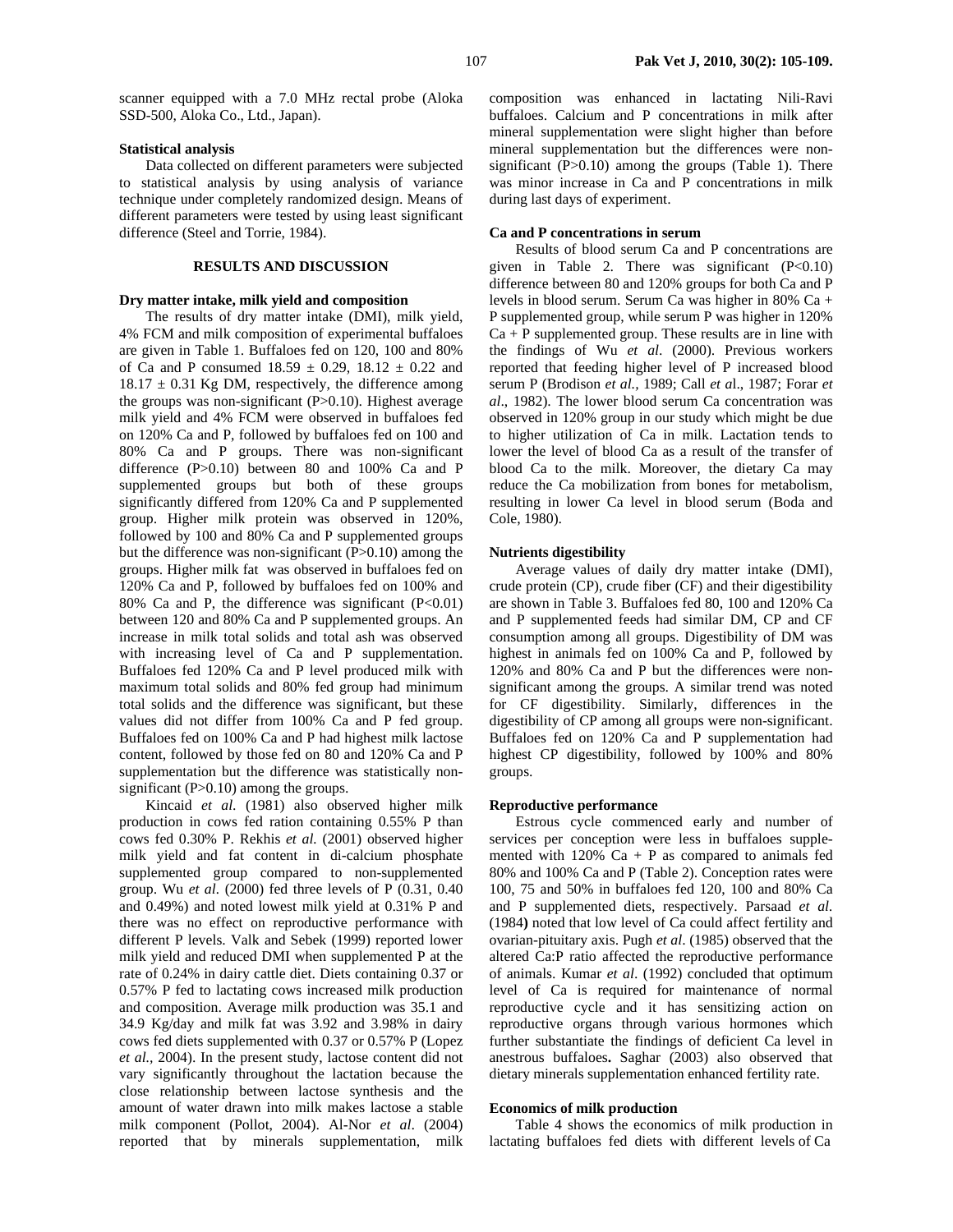| <b>Parameters</b>                     | Levels of Ca and P as % of NRC requirements |                                |                              |  |
|---------------------------------------|---------------------------------------------|--------------------------------|------------------------------|--|
|                                       | 80                                          | <b>100</b>                     | <b>120</b>                   |  |
| Av. Dry matter intake $(Kg/day)$      | $18.17 \pm 0.31$                            | $18.12 \pm 0.22$               | $18.59 \pm 0.29$             |  |
| Milk yield (liter/day)                | $10.14 \pm 0.21^b$                          | $10.75 \pm 0.31^b$             | $11.80 \pm 0.31^{\circ}$     |  |
| 4% FCM (liter/day)                    | $14.50 \pm 0.09^b$                          | $15.75 \pm 0.13^{\mathrm{b}}$  | $17.78 \pm 0.13^{\circ}$     |  |
| Milk composition $(\% )$              |                                             |                                |                              |  |
| Milk protein                          | $4.08 \pm 0.23$                             | $4.24 \pm 0.20$                | $4.61 \pm 0.16$              |  |
| Fat                                   | $6.87 \pm 0.12^b$                           | $7.10 \pm 0.21^{ab}$           | $7.38 \pm 0.19^a$            |  |
| Total solids                          | $16.34 \pm 0.32^b$                          | $16.59 \pm 0.27$ <sup>ab</sup> | $17.21 \pm 0.26^{\circ}$     |  |
| Solids not fat                        | $9.48 \pm 0.32$                             | $9.49 \pm 0.24$                | $9.89 \pm 0.34$              |  |
| Total ash                             | $0.67 \pm 0.01^{\rm b}$                     | $0.69 \pm 0.02^b$              | $0.75 \pm 0.02$ <sup>a</sup> |  |
| Lactose                               | $4.57 \pm 0.19$                             | $4.73 \pm 0.33$                | $4.47 \pm 0.11$              |  |
| Mineral Concentration in milk (mg/dl) |                                             |                                |                              |  |
| Ca (before supplementation)           | $198.37 \pm 3.65$                           | $201.62 \pm 1.34$              | $208.70 \pm 4.91$            |  |
| Ca (75 days after supplementation)    | $211.57 \pm 2.10$                           | $209.01 \pm 5.04$              | $221.07 \pm 2.14$            |  |
| P (before supplementation)            | $203.67 \pm 9.89$                           | $191.50 \pm 6.35$              | $207.25 \pm 12.42$           |  |
| P(75 days after supplementation)      | $207.60 \pm 4.48$                           | $200.00 \pm 13.65$             | $211.75 \pm 18.52$           |  |

**Table 1: Effect of Ca and P supplementation on dry matter intake, milk yield and its composition in lactating buffaloes** 

 $a, b$  values in the same row with different superscripts differ significantly (P<0.10).

± = Standard error of the mean; Av =Average; FCM= Fat Correct Milk; NRC= National Research Council

**Table 2: Effect of Ca and P supplementation on blood serum Ca and P concentrations and reproductive performance in lactating buffaloes** 

| <b>Parameters</b>                                 | Levels of Ca and P as % of NRC requirements |                      |                   |  |
|---------------------------------------------------|---------------------------------------------|----------------------|-------------------|--|
| (mg/dL)                                           | 80                                          | 100                  | 120               |  |
| Calcium $(mg/dL)$                                 | $8.61 \pm 0.18^{\text{a}}$                  | $8.34 \pm 0.11^{ab}$ | $8.24 \pm 0.10^6$ |  |
| Phosphorus $(mg/dL)$                              | $7.14 \pm 0.08^b$                           | $7.29 \pm 0.11^{ab}$ | $7.48 \pm 0.11^a$ |  |
| <b>Reproductive performance</b>                   |                                             |                      |                   |  |
| Estrous activity (after start of experiment days) | $55 \pm 3.52$                               | $50 + 4.77$          | $43 + 2.80$       |  |
| Percent of animals in estrous                     | 100                                         | 100                  | 100               |  |
| Conception rate $(\%)$<br>$-1$                    | 50                                          | 75                   | 100               |  |

<sup>a,b</sup> values in the same row with different superscripts differ significantly (P<0.10);  $\pm$  = Standard error of the mean.

#### **Table 3: Effect of Ca and P supplementation on nutrients digestibility in lactating buffaloes**

| <b>Parameters</b>           | Levels of Ca and P as % of NRC requirements |                  |                  |  |
|-----------------------------|---------------------------------------------|------------------|------------------|--|
|                             | 80                                          | 100              | 120              |  |
| Average daily intake (Kg)   |                                             |                  |                  |  |
| Dry matter                  | $16.35 \pm 0.03$                            | $16.31 \pm 0.05$ | $16.73 \pm 0.07$ |  |
| Crude protein               | $2.04 \pm 0.02$                             | $2.03 \pm 0.01$  | $2.09 \pm 0.03$  |  |
| Crude fiber                 | $2.64 \pm 0.01$                             | $2.63 \pm 0.02$  | $2.70 \pm 0.02$  |  |
| Nutrients digestibility (%) |                                             |                  |                  |  |
| Dry matter                  | $51.60 \pm 3.13$                            | $54.02 \pm 0.93$ | $53.11 \pm 0.63$ |  |
| Crude protein               | $51.75 \pm 0.77$                            | $53.65 \pm 3.12$ | $55.72 \pm 1.90$ |  |
| Crude fiber                 | $40.43 \pm 1.52$                            | $38.77 \pm 0.93$ | $37.37 \pm 0.66$ |  |

 $\pm$  = Standard error of the mean

## **Table 4: Economics of milk production of lactating buffaloes fed on Ca and P supplementation**

| <b>Parameters</b>                                  | Levels of Ca and P as % of NRC requirements |        |            |  |
|----------------------------------------------------|---------------------------------------------|--------|------------|--|
|                                                    | 80                                          | 100    | <b>120</b> |  |
| Concentrate (DM) intake $(Kg/day)$                 | 13.60                                       | 13.69  | 13.80      |  |
| Fodder (DM) intake $(Kg/day)$                      | 4.57                                        | 4.43   | 4.80       |  |
| Cost of concentrate $@$ Rs.12.50/Kg                | 170                                         | 171.13 | 172.5      |  |
| Cost of fodder @ Rs.2.50/Kg                        | 11.43                                       | 11.08  | 12.00      |  |
| Cost of Ca and P supplementation/day               | 3.50                                        | 4.50   | 5.00       |  |
| Total cost Rs/day (concentrate+fodder+Ca and P)    | 184.93                                      | 186.71 | 189.50     |  |
| Daily milk production (L)                          | 10.14                                       | 10.75  | 11.80      |  |
| Cost of milk @ $\text{Rs.36}/\text{L}$             | 365.04                                      | 387.00 | 424.80     |  |
| Net income (Rs./day/animal)                        | 180.11                                      | 201.00 | 235.30     |  |
| Economic efficiency (feed cost/Kg milk production) | 18.23                                       | 17.37  | 16.06      |  |
| Net profit/Kg milk (Rupees)                        | 17.77                                       | 18.63  | 19.94      |  |